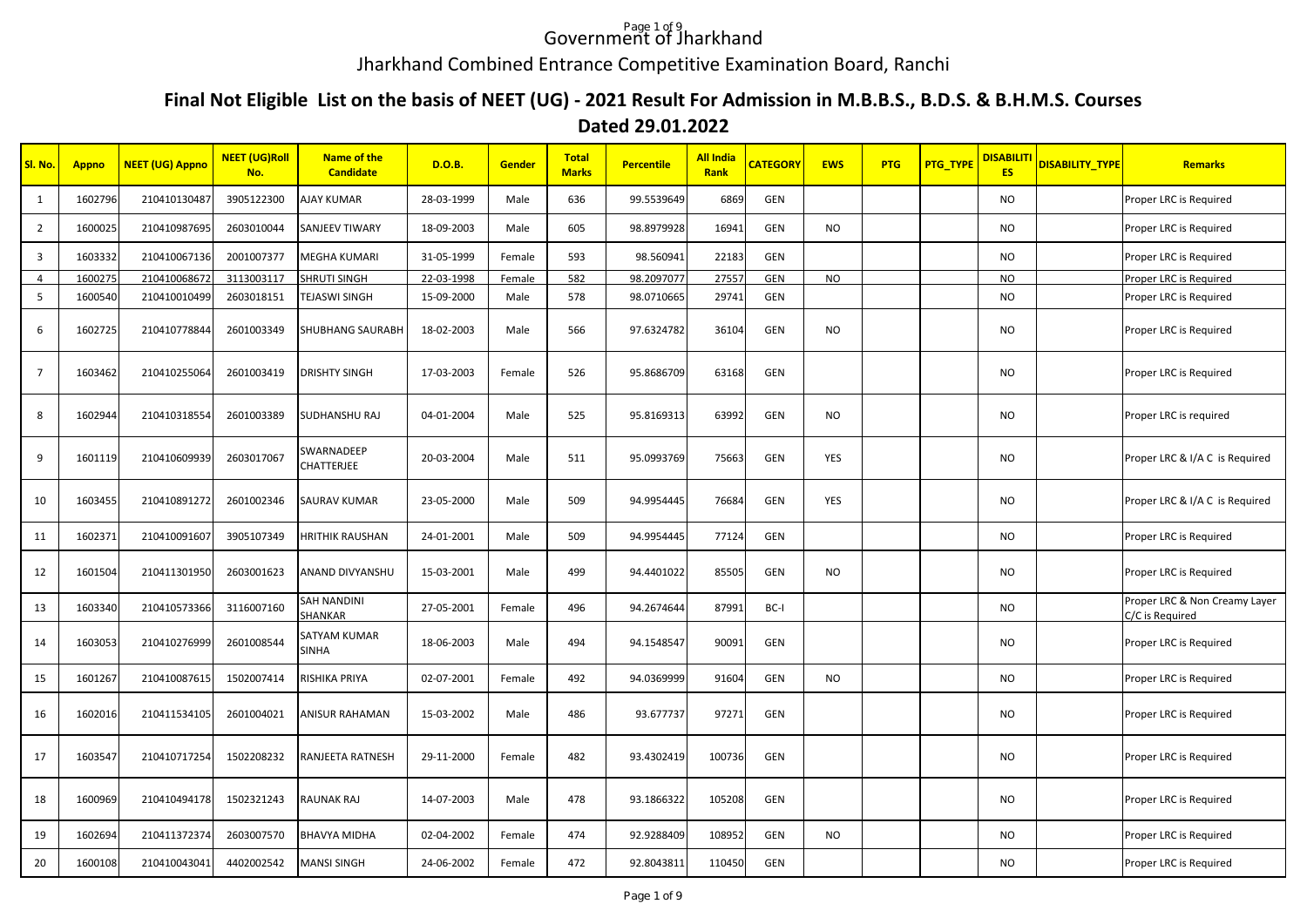| Sl. No. | <b>Appno</b> | <b>NEET (UG) Appno</b> | <b>NEET (UG)Roll</b><br>No. | <b>Name of the</b><br><b>Candidate</b> | D.O.B.     | Gender | <b>Total</b><br><b>Marks</b> | <b>Percentile</b> | <b>All India</b><br>Rank | <b>CATEGORY</b> | <b>EWS</b> | <b>PTG</b> | PTG_TYPE | <b>DISABILIT</b><br><b>ES</b> | <b>DISABILITY_TYPE</b> | Remarks                                          |
|---------|--------------|------------------------|-----------------------------|----------------------------------------|------------|--------|------------------------------|-------------------|--------------------------|-----------------|------------|------------|----------|-------------------------------|------------------------|--------------------------------------------------|
| 21      | 1602469      | 210410068884           | 2602002731                  | PRAGYA                                 | 22-12-1994 | Female | 472                          | 92.8043811        | 111083                   | <b>GEN</b>      | NO         |            |          | NO                            |                        | Proper LRC is Required                           |
| 22      | 1601260      | 210410126033           | 1501002541                  | SANSKRITI CHANDEL                      | 12-03-2001 | Female | 470                          | 92.6677472        | 112607                   | GEN             |            |            |          | NO.                           |                        | Proper LRC is Required                           |
| 23      | 1602503      | 210410194012           | 2601002055                  | SHREYA KUMARI                          | 05-04-1998 | Female | 461                          | 92.0852725        | 121376                   | GEN             | <b>NO</b>  |            |          | <b>NO</b>                     |                        | Proper LRC Is Required                           |
| 24      | 1602072      | 210410529888           | 2603016053                  | ARYA SHIKHAR                           | 01-04-2002 | Male   | 459                          | 91.9458541        | 123522                   | <b>GEN</b>      | NO.        |            |          | <b>NO</b>                     |                        | Proper LRC is Required                           |
| 25      | 1601274      | 210410505743           | 2602002234                  | SAMVRIT SRIVASTAVA                     | 08-07-2003 | Male   | 449                          | 91.262361         | 134914                   | <b>GEN</b>      | NO         |            |          | NO.                           |                        | Proper LRC is Required                           |
| 26      | 1601917      | 210410401842           | 2601002213                  | NAZIA AFREEN                           | 23-09-2000 | Female | 448                          | 91.1938498        | 135634                   | <b>GEN</b>      | NO         |            |          | NO.                           |                        | Proper LRC is Required                           |
| 27      | 1600301      | 210410050793           | 4608005685                  | ASHESHA BHUNIA                         | 06-07-2002 | Female | 443                          | 90.8369828        | 141276                   | <b>GEN</b>      |            |            |          | NO.                           |                        | Proper LRC is Required                           |
| 28      | 1600515      | 210410458023           | 1502308032                  | VIJAY LAKSHMI                          | 07-11-2001 | Female | 442                          | 90.7658814        | 141985                   | <b>GEN</b>      | NO.        |            |          | <b>NO</b>                     |                        | Proper LRC is Required                           |
| 29      | 1600813      | 210410945641           | 2603002659                  | VAISHNAVI GOSWAMI                      | 06-05-2000 | Female | 442                          | 90.7658814        | 141994                   | GEN             |            |            |          | NO                            |                        | Proper LRC is Required                           |
| 30      | 1600292      | 210410202622           | 2601002123                  | RICHA                                  | 02-07-2002 | Female | 435                          | 90.2544434        | 150070                   | GEN             | NO         |            |          | <b>NO</b>                     |                        | Proper LRC is Required                           |
| 31      | 1602912      | 210410972339           | 2604003620                  | BHAAVIKA                               | 16-06-2003 | Female | 431                          | 89.9623318        | 154540                   | GEN             | NO         |            |          | <b>NO</b>                     |                        | Proper LRC is Required                           |
| 32      | 1602555      | 210410003675           | 2601004379                  | SUNDRAM KUMAR<br>ABH                   | 23-09-2002 | Male   | 427                          | 89.6652988        | 159550                   | GEN             |            |            |          | <b>NO</b>                     |                        | Proper LRC is Required                           |
| 33      | 1603440      | 210411097664           | 2603007510                  | ASMITA KUMARI                          | 14-01-2001 | Female | 422                          | 89.2815584        | 164540                   | GEN             |            |            |          | <b>NO</b>                     |                        | Proper LRC is Required                           |
| 34      | 1601697      | 210411214704           | 2601003126                  | SRISHTI RAI                            | 20-02-2000 | Female | 421                          | 89.2026863        | 166478                   | BC-I            |            |            |          | NO                            |                        | Proper LRC & Non Creamy Layer<br>C/C is Required |
| 35      | 1602023      | 210410617700           | 2201001046                  | ANCHAL DEO                             | 12-03-2002 | Female | 420                          | 89.1186338        | 166849                   | GEN             | NO         |            |          | NO.                           |                        | Proper LRC is Required                           |
| 36      | 1601844      | 210410059619           | 2602005224                  | VAISHNAVI BAJAJ                        | 23-09-2002 | Female | 418                          | 88.9647103        | 169561                   | <b>GEN</b>      | NO         |            |          | NO.                           |                        | Proper LRC is Required                           |
| 37      | 1602551      | 210410145160           | 2602001197                  | S. SHIVANI NAIDU                       | 22-01-2002 | Female | 417                          | 88.886421         | 170423                   | <b>GEN</b>      | NO         |            |          | <b>NO</b>                     |                        | Proper LRC is Required                           |
| 38      | 1602655      | 210410127673           | 2601002865                  | MUSKAN KUMARI<br>AGARWAL               | 11-04-2003 | Female | 414                          | 88.6409333        | 174439                   | <b>GEN</b>      | NO         |            |          | NO                            |                        | Proper LRC is Required                           |
| 39      | 1601907      | 210410045237           | 2602003503                  | ADRISH MAZUMDAR                        | 27-11-2002 | Male   | 412                          | 88.4856499        | 177298                   | GEN             |            |            |          | NO.                           |                        | Proper LRC is Required                           |
| 40      | 1603350      | 210410709870           | 3903203372                  | HIMANI ASWAL                           | 24-02-2002 | Female | 408                          | 88.16265          | 182004                   | SC              |            |            |          | <b>NO</b>                     |                        | Proper LRC & C/C is Required                     |
| 41      | 1603110      | 210410021215           | 2001107197                  | KUMARI ARTI                            | 25-03-1998 | Female | 402                          | 87.6707681        | 190071                   | <b>GEN</b>      |            |            |          | <b>NO</b>                     |                        | Proper LRC is Required                           |
| 42      | 1602272      | 210411095308           | 2603014154                  | AYANSH RAJ                             | 21-07-2003 | Male   | 400                          | 87.4992958        | 192673                   | <b>GEN</b>      | <b>NO</b>  |            |          | NO                            |                        | Proper LRC is Required                           |
| 43      | 1602421      | 210410837325           | 1502312178                  | ANJALI KUMARI                          | 08-07-1999 | Female | 386                          | 86.3042351        | 210865                   | <b>GEN</b>      |            |            |          | <b>NO</b>                     |                        | Proper LRC is Required                           |
| 44      | 1603459      | 210411180366           | 2702018319                  | SHASHANK SHEKHAR                       | 18-09-2001 | Male   | 380                          | 85.7688375        | 219183                   | GEN             |            |            |          | <b>NO</b>                     |                        | Proper LRC is Required                           |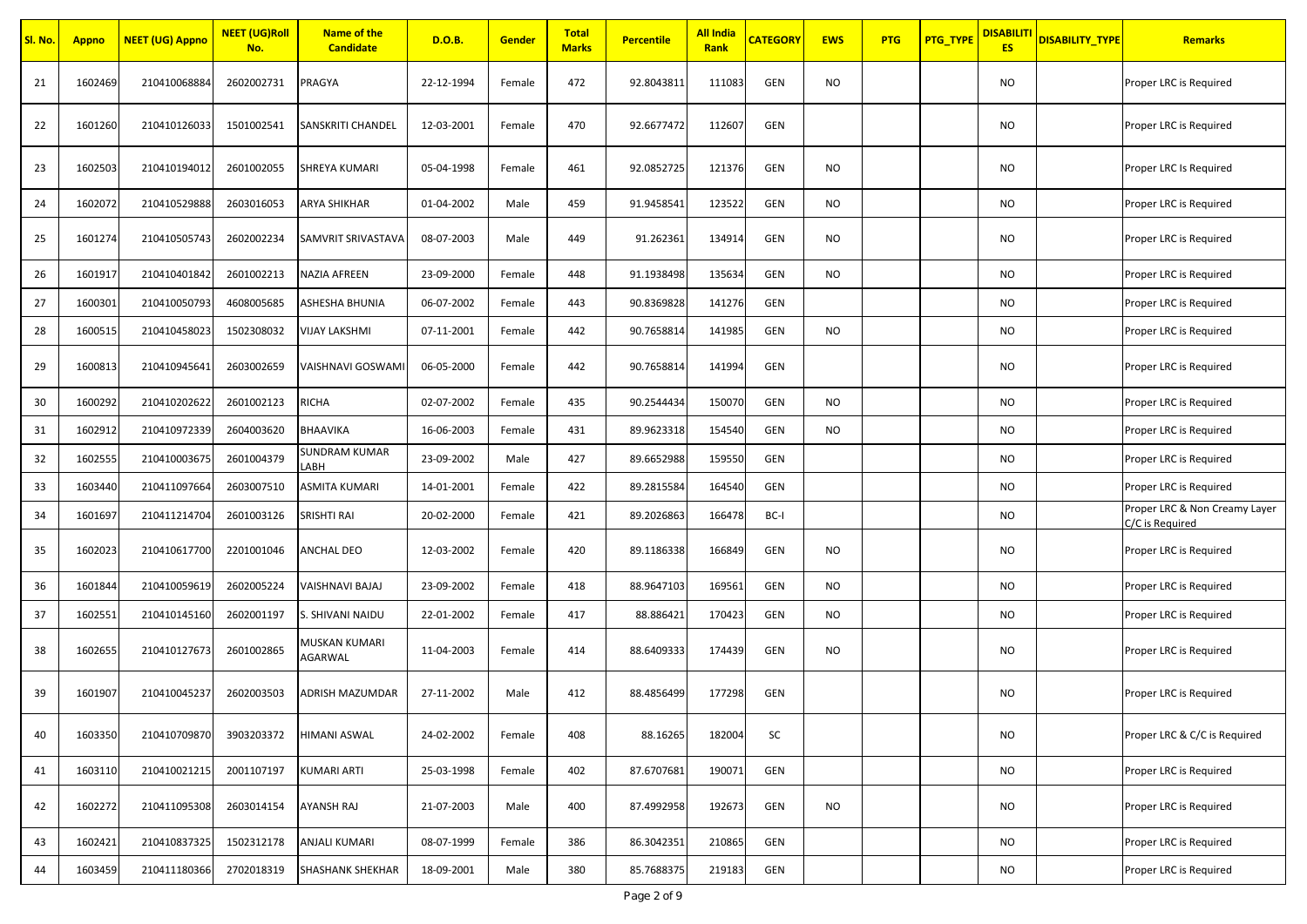| Sl. No. | <b>Appno</b> | <b>NEET (UG) Appno</b> | <b>NEET (UG)Roll</b><br>No. | <b>Name of the</b><br><b>Candidate</b> | D.O.B.     | Gender | <b>Total</b><br><b>Marks</b> | <b>Percentile</b> | <b>All India</b><br>Rank | <b>CATEGORY</b> | <b>EWS</b> | <b>PTG</b> | PTG_TYPE | <b>DISABILITI</b><br><b>ES</b> | <b>DISABILITY TYPE</b>                                    | <b>Remarks</b>                                                              |
|---------|--------------|------------------------|-----------------------------|----------------------------------------|------------|--------|------------------------------|-------------------|--------------------------|-----------------|------------|------------|----------|--------------------------------|-----------------------------------------------------------|-----------------------------------------------------------------------------|
| 45      | 1600445      | 210410996223           | 2603005274                  | MD SHAHBAZ ALI<br>SHAMSI               | 05-10-1999 | Male   | 375                          | 85.3198236        | 225847                   | BC-I            |            |            |          | <b>NO</b>                      |                                                           | Proper LRC & Non Creamy Layer<br>C/C is Required                            |
| 46      | 1602624      | 210410497068           | 2302023217                  | AADYA ADITI                            | 30-10-2003 | Female | 375                          | 85.3198236        | 226154                   | <b>GEN</b>      |            |            |          | <b>NO</b>                      |                                                           | Proper LRC is Required                                                      |
| 47      | 1602463      | 210410268755           | 4607003242                  | MAHASWETA RAJ                          | 14-03-2003 | Female | 373                          | 85.1388971        | 229232                   | <b>GEN</b>      |            |            |          | NO.                            |                                                           | Proper LRC is Required                                                      |
| 48      | 1603573      | 210410247882           | 2001002415                  | SALONI KUMARI                          | 17-06-2003 | Female | 371                          | 84.954668         | 230999                   | SC              |            |            |          | <b>NO</b>                      |                                                           | Proper LRC & C/C is Required                                                |
| 49      | 1603345      | 210410675158           | 2603015163                  | KRITIKA THAKUR                         | 01-07-2002 | Female | 370                          | 84.8563046        | 232501                   | <b>GEN</b>      |            |            |          | <b>NO</b>                      |                                                           | Proper LRC is Required                                                      |
| 50      | 1603194      | 210410010852           | 2603004309                  | ABHISHEK ANAND                         | 30-12-2001 | Male   | 370                          | 84.8563046        | 233112                   | <b>GEN</b>      |            |            |          | <b>NO</b>                      |                                                           | Proper LRC is Required                                                      |
| 51      | 1600623      | 210410707110           | 2603018209                  | SHILPI KUMARI                          | 19-08-1998 | Female | 365                          | 84.3881231        | 240652                   | <b>GEN</b>      | YES        |            |          | <b>NO</b>                      |                                                           | Proper LRC & I/A C is Required                                              |
| 52      | 1601127      | 210410515415           | 1502007323                  | KUMARI ISHA                            | 26-11-2003 | Female | 358                          | 83.7234738        | 249981                   | GEN             |            |            |          | <b>NO</b>                      |                                                           | Proper LRC is Required                                                      |
| 53      | 1601913      | 210411329449           | 4608016349                  | RAHUL PRASAD RAJAK                     | 26-08-1998 | Male   | 357                          | 83.6302908        | 251364                   | <b>GEN</b>      |            |            |          | <b>NO</b>                      |                                                           | Proper LRC is Required                                                      |
| 54      | 1602326      | 210411180451           | 2603003011                  | SALONI CHAUHAN                         | 16-08-1999 | Female | 357                          | 83.6302908        | 251738                   | <b>GEN</b>      | NO         |            |          | <b>NO</b>                      |                                                           | Proper LRC is Required                                                      |
| 55      | 1600596      | 210410199968           | 2603015343                  | AARYA KUMARI                           | 29-08-2002 | Female | 348                          | 82.7511068        | 265485                   | <b>GEN</b>      | <b>NO</b>  |            |          | <b>NO</b>                      |                                                           | Proper LRC is Required                                                      |
| 56      | 1603183      | 210410098423           | 2603019055                  | SOURAV KUMAR<br>BAKSHI                 | 01-01-2003 | Male   | 343                          | 82.2471156        | 273187                   | SC              |            |            |          | YES                            | <b>B-DEAFNESS AND</b><br><b>HARD OF</b><br><b>HEARING</b> | Proper LRC, C/C & D/C in Proper<br>Format is Required                       |
| 57      | 1603548      | 210410505199           | 2604004317                  | RISHABH RAJ                            | 01-12-2001 | Male   | 340                          | 81.9421825        | 277818                   | <b>GEN</b>      |            |            |          | <b>NO</b>                      |                                                           | Proper LRC is Required                                                      |
| 58      | 1603431      | 210410042513           | 2603005205                  | KHUSHI SINHA                           | 01-02-2003 | Female | 334                          | 81.3361368        | 287856                   | <b>GEN</b>      |            |            |          | <b>NO</b>                      |                                                           | Proper LRC is Required                                                      |
| 59      | 1601429      | 210411192124           | 2602002495                  | DHANYA KASHYAP                         | 16-01-2003 | Female | 329                          | 80.8120067        | 296186                   | <b>GEN</b>      | YES        |            |          | <b>NO</b>                      |                                                           | Proper LRC & I/A C is Required                                              |
| 60      | 1602829      | 210410177422           | 2603004002                  | SWATI RIYA                             | 02-10-2002 | Female | 317                          | 79.517676         | 315158                   | <b>GEN</b>      | YES        |            |          | NO                             |                                                           | Proper LRC & I/A C is Required                                              |
| 61      | 1602118      | 210410193364           | 2602002645                  | TANYA MUNDA                            | 19-07-2002 | Female | 308                          | 78.5144207        | 330955                   | ST              |            | <b>NO</b>  |          | <b>NO</b>                      |                                                           | C/C & LRC not visible                                                       |
| 62      | 1601154      | 210410165228           | 2603014351                  | MURLIDHAR KRISHNA<br>KUNAL             | 07-08-2001 | Male   | 303                          | 77.9490414        | 339871                   | GEN             |            |            |          | YES                            |                                                           | A-BLINDNESS Proper LRC & D/C in Proper<br>AND LOW VISION Format is required |
| 63      | 1601436      | 210410039543           | 2603005496                  | SHUBHRA N PARIDA                       | 22-04-2001 | Female | 301                          | 77.7176056        | 343776                   | GEN             |            |            |          | <b>NO</b>                      |                                                           | Proper LRC is Required                                                      |
| 64      | 1603107      | 210411444950           | 3905112080                  | MD ADIB HASAN                          | 01-12-1996 | Male   | 298                          | 77.3795177        | 348951                   | <b>GEN</b>      | <b>NO</b>  |            |          | <b>NO</b>                      |                                                           | Proper LRC is Required                                                      |
| 65      | 1603477      | 210410361816           | 2604002677                  | RAYYAN H IQBAL                         | 20-04-2003 | Male   | 294                          | 76.9129552        | 355914                   | GEN             | <b>NO</b>  |            |          | <b>NO</b>                      |                                                           | Proper LRC is Required                                                      |
| 66      | 1601306      | 210411271012           | 2603003575                  | ALIFA ALAM                             | 15-01-2002 | Female | 293                          | 76.7949061        | 357942                   | GEN             | NO         |            |          | NO                             |                                                           | Proper LRC is Required                                                      |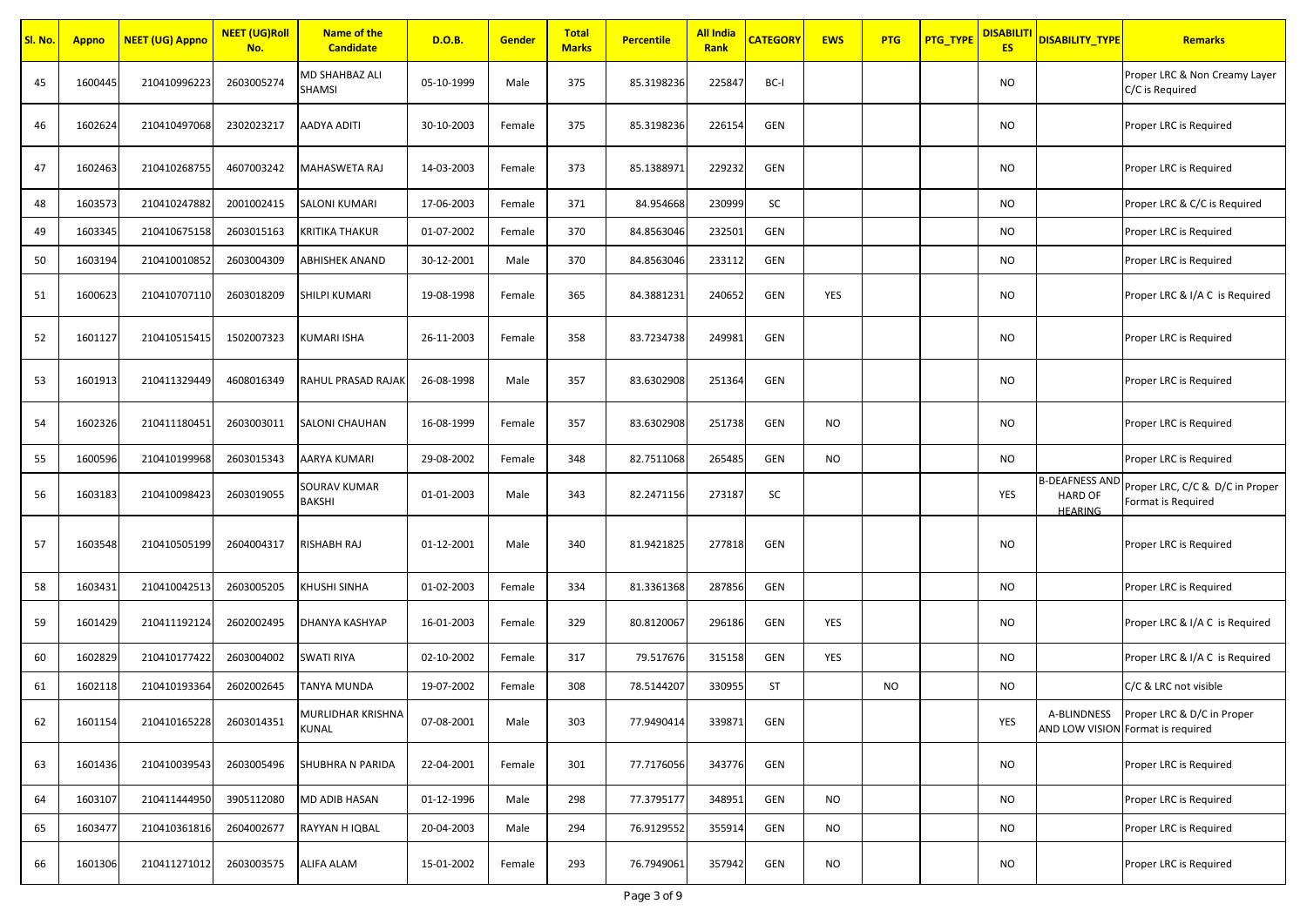| SI. No. | <b>Appno</b> | <b>NEET (UG) Appno</b> | <b>NEET (UG)Roll</b><br>No. | <b>Name of the</b><br><b>Candidate</b> | D.O.B.     | <b>Gender</b> | <b>Total</b><br><b>Marks</b> | <b>Percentile</b>        | <b>All India</b><br>Rank | <b>CATEGORY</b> | <b>EWS</b> | <b>PTG</b> | <b>PTG_TYPE</b> | <mark>DISABILITI</mark><br><b>ES</b> | <b>DISABILITY TYPE</b> | <b>Remarks</b>                                   |
|---------|--------------|------------------------|-----------------------------|----------------------------------------|------------|---------------|------------------------------|--------------------------|--------------------------|-----------------|------------|------------|-----------------|--------------------------------------|------------------------|--------------------------------------------------|
| 67      | 1602494      | 210410189843           | 2603005528                  | TEJESHWINI<br>VATSHAYAN                | 04-02-2002 | Female        | 279                          | 75.0980558               | 384355                   | <b>GEN</b>      | <b>NO</b>  |            |                 | NO                                   |                        | Proper LRC Is Required                           |
| 68      | 1601479      | 210410185714           | 2601003176                  | SHRIDHAR AZAD                          | 17-11-2002 | Male          | 276                          | 74.7262304               | 389189                   | SC              |            |            |                 | NO                                   |                        | Proper LRC & C/C IS required in<br>proper format |
| 69      | 1600800      | 210410484584           | 4608008289                  | MADHUJA SAHA                           | 28-04-2002 | Female        | 271                          | 74.0930522               | 398455                   | GEN             |            |            |                 | NO                                   |                        | Proper LRC is Required                           |
| 70      | 1600896      | 210410349312           | 4411003446                  | SHRISHTI SINGH                         | 15-01-2002 | Female        | 269                          | 73.8292387               | 403054                   | <b>GEN</b>      |            |            |                 | NO                                   |                        | Proper LRC is Required                           |
| 71      | 1600251      | 210411421229           | 2601008135                  | <b>SHRUTI SHUKLA</b>                   | 03-07-2001 | Female        | 259                          | 72.5334834               | 423681                   | GEN             |            |            |                 | NO                                   |                        | Proper LRC is Required                           |
| 72      | 1602457      | 210410011879           | 1501009137                  | ABHISHEK SUMAN                         | 05-08-2002 | Male          | 259                          | 72.5334834               | 424078                   | <b>GEN</b>      |            |            |                 | NO                                   |                        | Proper LRC is Required                           |
| 73      | 1600526      | 210410389894           | 4608008515                  | NIDHI KUMARI                           | 20-08-1998 | Female        | 258                          | 72.4046202               | 424822                   | <b>GEN</b>      |            |            |                 | NO                                   |                        | Proper LRC is Required                           |
| 74      | 1602201      | 210410033933           | 2603005429                  | <b>KOMAL PANDIT</b>                    | 07-05-2002 | Female        | 256                          | 72.1454691               | 428203                   | GEN             | <b>NO</b>  |            |                 | NO                                   |                        | Proper LRC is Required                           |
| 75      | 1603509      | 210410896003           | 1502103300                  | <b>SHILPI</b>                          | 20-02-2001 | Female        | 251                          | 71.4830215               | 438431                   | SC              |            |            |                 | NO                                   |                        | Proper LRC & C/C is Required                     |
| 76      | 1600359      | 210410901234           | 2602002528                  | PRIYANSHI KAUR                         | 08-01-2002 | Female        | 247                          | 70.9384934               | 448616                   | <b>GEN</b>      | <b>NO</b>  |            |                 | <b>NO</b>                            |                        | Proper LRC is Required                           |
| 77      | 1602339      | 210410220442           | 1403001717                  | JYOTI KUMARI                           | 11-06-2001 | Female        | 241                          | 70.0986807               | 460257                   | SC              |            |            |                 | <b>NO</b>                            |                        | Proper LRC & C/C is Required                     |
| 78      | 1603118      | 210411148442           | 1502102147                  | MD MAJIS ALAM                          | 24-07-1998 | Male          | 241                          | 70.0986807               | 460727                   | <b>GEN</b>      | <b>NO</b>  |            |                 | NO                                   |                        | Proper LRC is Required                           |
| 79      | 1602275      | 210411407611           | 1501010019                  | POONAM KUMARI                          | 10-01-1996 | Female        | 237                          | 69.5379638               | 468340                   | <b>GEN</b>      |            |            |                 | NO                                   |                        | Proper LRC is Required                           |
| 80      | 1603529      | 210411432078           | 2601007134                  | <b>SUDHA KUMARI</b>                    | 06-10-1997 | Female        | 232                          | 68.791917                | 479867                   | <b>GEN</b>      | NO         |            |                 | <b>NO</b>                            |                        | Proper LRC is Required                           |
| 81      | 1602329      | 210410495243           | 1502104474                  | DEVANSHU KUMAR<br>VERMA                | 30-09-1999 | Male          | 229                          | 68.3377227               | 486771                   | <b>GEN</b>      |            |            |                 | NO                                   |                        | Proper LRC Is Required                           |
| 82      | 1603018      | 210410380927           | 2603012403                  | <b>SURBHI RANJAN</b>                   | 08-12-2001 | Female        | 216                          | 66.3453936               | 517330                   | <b>GEN</b>      |            |            |                 | NO                                   |                        | Proper LRC is Required                           |
| 83      | 1603009      | 210410691164           | 2603007456                  | PRACHI KUMARI                          | 05-07-2001 | Female        | 216                          | 66.3453936               | 517962                   | GEN             |            |            |                 | NO                                   |                        | Proper LRC is Required                           |
| 84      | 1602461      | 210410967014           | 2603006535                  | <b>ANANYA SINHA</b>                    | 14-03-2004 | Female        | 205                          | 64.5190973               | 547854                   | <b>GEN</b>      | <b>NO</b>  |            |                 | <b>NO</b>                            |                        | Proper LRC is Required                           |
| 85      | 1603089      | 210410002647           | 1502317411                  | ANSHU RANJAN                           | 17-08-2002 | Male          | 204                          | 64.358763                | 549386                   | GEN             |            |            |                 | <b>NO</b>                            |                        | Proper LRC is Required                           |
| 86      | 1603214      | 210410726066           | 2601005147                  | <b>HARSH</b>                           | 22-08-2001 | Male          | 202                          | 64.0309065               | 554023                   | GEN             |            |            |                 | <b>NO</b>                            |                        | Proper LRC is Required                           |
| 87      | 1601561      | 210410959023           | 2603005253                  | YASH NARAYAN                           | 04-02-2001 | Male          | 200                          | 63.671255                | 560418                   | GEN             |            |            |                 | <b>NO</b>                            |                        | Proper LRC is Required                           |
| 88      | 1601516      | 210410401806           | 2602003115                  | AUNPAM MISHRA                          | 25-01-2002 | Male          | 200                          | 63.671255<br>Page 4 of 9 | 560532                   | GEN             | <b>NO</b>  |            |                 | YES                                  | A-BLINDNESS            | AND LOW VISION Proper LRC is Required            |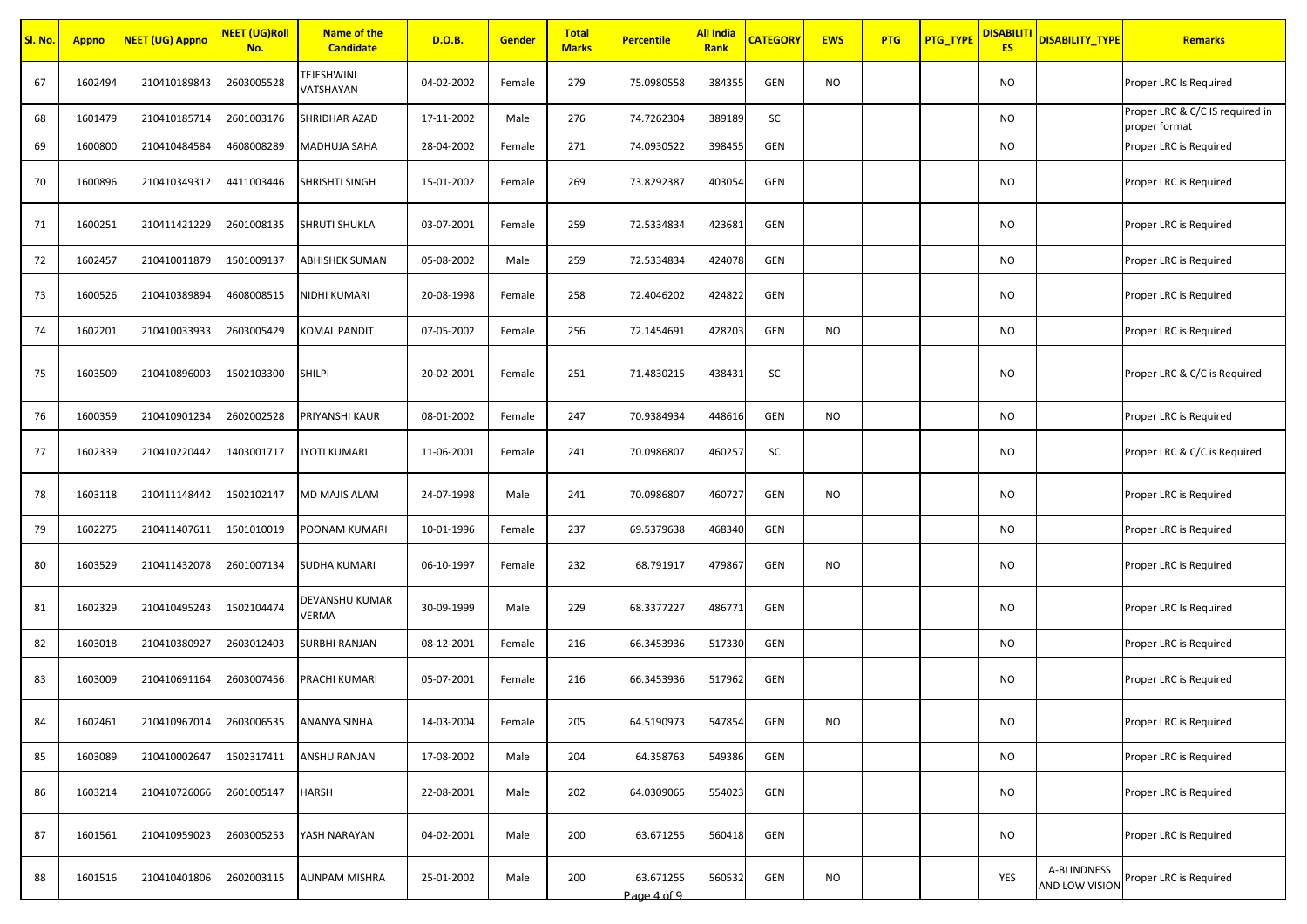| <mark>Sl. No.</mark> | <b>Appno</b> | <b>NEET (UG) Appno</b> | <b>NEET</b> (UG)Roll<br>No. | <b>Name of the</b><br><b>Candidate</b> | D.O.B.     | <b>Gender</b> | <b>Total</b><br><b>Marks</b> | <b>Percentile</b> | <b>All India</b><br>Rank | <b>CATEGORY</b> | <b>EWS</b> | <b>PTG</b> | <b>PTG_TYPE</b> | <b>DISABILIT</b><br><b>ES</b> | <b>DISABILITY TYPE</b> | <b>Remarks</b>                                   |
|----------------------|--------------|------------------------|-----------------------------|----------------------------------------|------------|---------------|------------------------------|-------------------|--------------------------|-----------------|------------|------------|-----------------|-------------------------------|------------------------|--------------------------------------------------|
| 89                   | 1603220      | 210411306672           | 1502307391                  | AKSHAR                                 | 05-08-2004 | Male          | 198                          | 63.3397074        | 563748                   | <b>GEN</b>      | NO         |            |                 | NO.                           |                        | Proper LRC is Required                           |
| 90                   | 1600859      | 210410313852           | 2601002279                  | RICHA SINHA                            | 21-05-1998 | Female        | 193                          | 62.4458888        | 578687                   | GEN             | <b>NO</b>  |            |                 | NO.                           |                        | Proper LRC is Required                           |
| 91                   | 1600064      | 210410163683           | 2601003018                  | PRIYANKA AGARWAL                       | 29-03-2002 | Female        | 192                          | 62.2784961        | 580160                   | GEN             | NO.        |            |                 | NO.                           |                        | Proper LRC is Required                           |
| 92                   | 1602869      | 210410086602           | 1703002551                  | KAJAL SHARMA                           | 03-05-2002 | Female        | 182                          | 60.3987766        | 611130                   | <b>GEN</b>      |            |            |                 | NO.                           |                        | Proper LRC is Required                           |
| 93                   | 1600029      | 210410043843           | 2603005523                  | SUMIT KUMAR SINHA                      | 28-07-2002 | Male          | 181                          | 60.2011432        | 614037                   | GEN             | <b>NO</b>  |            |                 | NO.                           |                        | Proper LRC is Required                           |
| 94                   | 1603073      | 210410578664           | 2601003448                  | RAJAN KUMAR                            | 18-06-2001 | Male          | 180                          | 59.9726862        | 617123                   | GEN             |            |            |                 | NO.                           |                        | Proper LRC is Required                           |
| 95                   | 1600416      | 210410507241           | 2601001724                  | RAJOSHREE SEKHAR                       | 23-02-2004 | Female        | 177                          | 59.3925426        | 626364                   | <b>GEN</b>      | NO         |            |                 | NO.                           |                        | Proper LRC is Required                           |
| 96                   | 1603299      | 210410695831           | 2603002576                  | YOTIRADITYA<br>SHARMA                  | 20-04-2003 | Male          | 172                          | 58.3588524        | 642873                   | <b>GEN</b>      | NO         |            |                 | NO.                           |                        | Proper LRC is Required                           |
| 97                   | 1600488      | 210410126911           | 2602001405                  | <b>DINDRILA</b><br>CHAKRAVARTI         | 28-04-2001 | Female        | 164                          | 56.5957574        | 667470                   | GEN             | <b>NO</b>  |            |                 | NO.                           |                        | Proper LRC is Required                           |
| 98                   | 1602254      | 210411370506           | 2601004515                  | <b>SHREYA PARIRA</b>                   | 17-07-2001 | Female        | 152                          | 53.8117936        | 712191                   | <b>GEN</b>      | <b>NO</b>  |            |                 | NO.                           |                        | Proper LRC is Required                           |
| 99                   | 1600093      | 210411107544           | 1205012155                  | NAKKA SAKUNTLA<br>DEVI                 | 12-03-2002 | Female        | 152                          | 53.8117936        | 712701                   | <b>GEN</b>      |            |            |                 | NO.                           |                        | Proper LRC is Required                           |
| 100                  | 1603543      | 210410556851           | 2603003060                  | ANNU ANGEL<br><b>HEMBROM</b>           | 26-02-2004 | Female        | 151                          | 53.5712274        | 715009                   | <b>ST</b>       |            | <b>NO</b>  |                 | NO.                           |                        | Proper LRC & C/C is Required                     |
| 101                  | 1603475      | 210410192338           | 4603015053                  | PRIYANKA MONDAL                        | 21-11-2001 | Female        | 151                          | 53.5712274        | 716582                   | BC-II           |            |            |                 | NO.                           |                        | Proper LRC & Non Creamy Layer<br>C/C is Required |
| 102                  | 1601570      | 210410628905           | 2601004054                  | SAKSHI MISHRA                          | 27-05-2002 | Female        | 150                          | 53.2574227        | 717768                   | GEN             |            |            |                 | NO                            |                        | Proper LRC is Required                           |
| 103                  | 1602440      | 210411395369           | 3003014017                  | KUMARI ASHWINI<br>PANDEY               | 24-08-1996 | Female        | 148                          | 52.794875         | 725517                   | <b>GEN</b>      | <b>NO</b>  |            |                 | NO.                           |                        | Proper LRC is Required                           |
| 104                  | 1603296      | 210411238789           | 2301012535                  | <b>SAMRIDHI GUPTA</b>                  | 12-05-2002 | Female        | 148                          | 52.794875         | 727768                   | <b>GEN</b>      | <b>NO</b>  |            |                 | NO.                           |                        | Proper LRC is Required                           |
| 105                  | 1601670      | 210410023764           | 2601003451                  | RUCHIKA KUMARI                         | 21-07-2002 | Female        | 146                          | 52.290042         | 733318                   | GEN             | NO         |            |                 | NO.                           |                        | Proper LRC is Required                           |
| 106                  | 1601846      | 210411367675           | 2603009370                  | ARUNIMA RAJWANSH                       | 27-03-1999 | Female        | 145                          | 51.9553214        | 739835                   | GEN             | <b>YES</b> |            |                 | NO.                           |                        | Proper LRC is Required                           |
| 107                  | 1602539      | 210410140026           | 4411107410                  | <b>ANJALI KUMARI</b>                   | 25-10-2000 | Female        | 144                          | 51.720065         | 744631                   | GEN             |            |            |                 | <b>NO</b>                     |                        | Proper LRC is Required                           |
| 108                  | 1603579      | 210410832320           | 3003001296                  | KSHITIZA YADAV                         | 25-09-2002 | Female        | 143                          | 51.4710158        | 745954                   | GEN             |            |            |                 | NO.                           |                        | Proper LRC is Required                           |
| 109                  | 1601772      | 210411255240           | 2601001216                  | SHAMBHAVI                              | 20-09-2000 | Female        | 143                          | 51.4710158        | 747074                   | GEN             | <b>NO</b>  |            |                 | <b>NO</b>                     |                        | Proper LRC is Required                           |
| 110                  | 1602990      | 210410620803           | 2602002096                  | <b>BHASKAR SAHA</b>                    | 25-08-2004 | Male          | 142                          | 51.2185993        | 750425                   | <b>GEN</b>      | NO         |            |                 | NO.                           |                        | Proper LRC is Required                           |
| 111                  | 1603144      | 210410439072           | 2604001616                  | <b>TANVI SINGH</b>                     | 11-12-2001 | Female        | 141                          | 50.9553039        | 753785                   | GEN             | <b>NO</b>  |            |                 | NO                            |                        | Proper LRC is Required                           |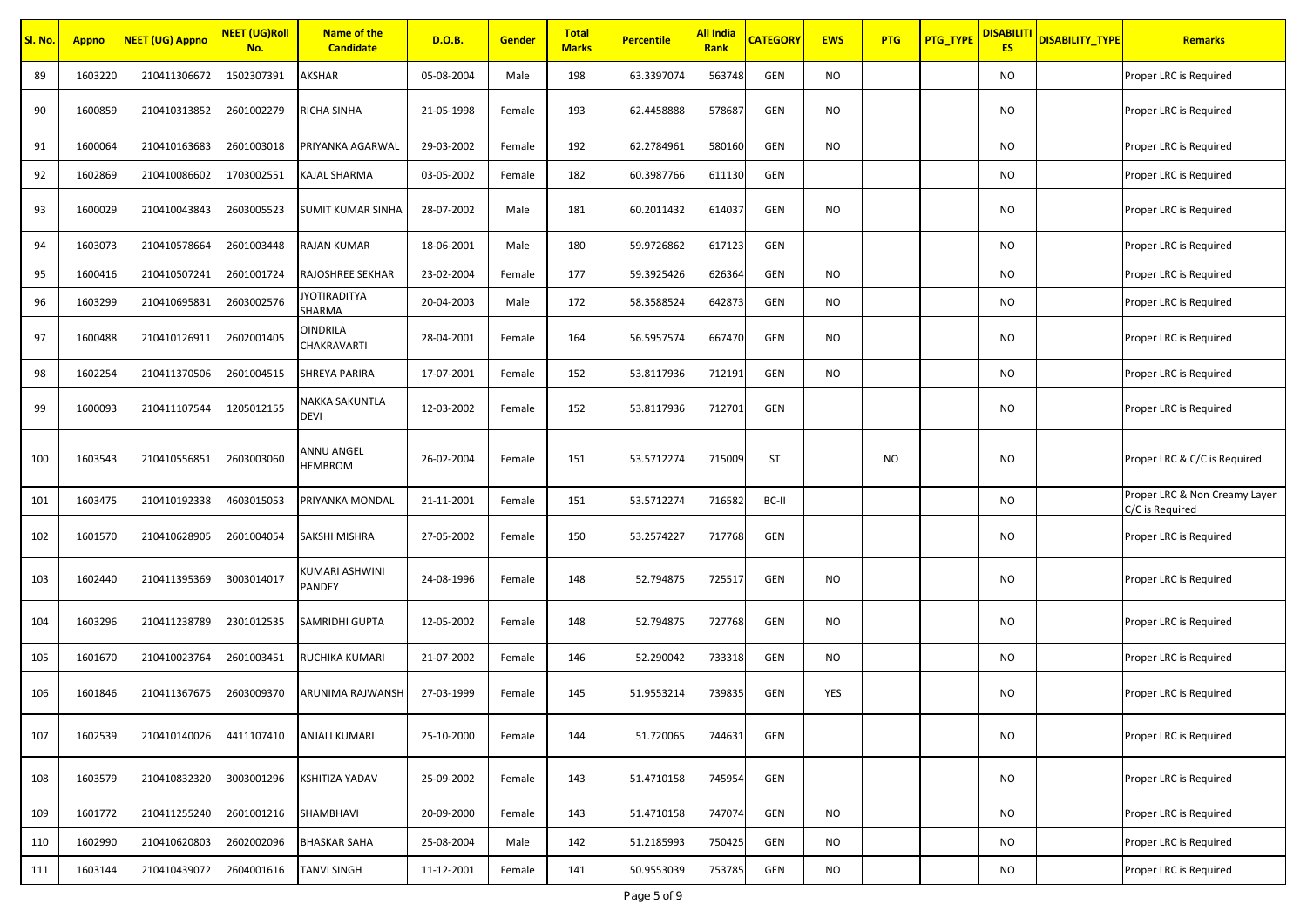| Sl. No. | <b>Appno</b> | <b>NEET (UG) Appno</b> | <b>NEET (UG)Roll</b><br>No. | Name of the<br><b>Candidate</b> | D.O.B.     | <b>Gender</b> | <b>Total</b><br><b>Marks</b> | <b>Percentile</b> | <b>All India</b><br>Rank | <b>CATEGORY</b> | <b>EWS</b> | <b>PTG</b> | <b>PTG_TYPE</b> | <mark>DISABILITI</mark><br><b>ES</b> | <b>DISABILITY_TYPE</b>                                                                                                                                                               | <b>Remarks</b>                                         |
|---------|--------------|------------------------|-----------------------------|---------------------------------|------------|---------------|------------------------------|-------------------|--------------------------|-----------------|------------|------------|-----------------|--------------------------------------|--------------------------------------------------------------------------------------------------------------------------------------------------------------------------------------|--------------------------------------------------------|
| 112     | 1601448      | 210410183546           | 2603011061                  | <b>SIMRAN SINGH</b>             | 04-07-2002 | Female        | 138                          | 50.0812356        | 766991                   | <b>GEN</b>      | <b>NO</b>  |            |                 | YES                                  | A-BLINDNESS<br><b>AND LOW VISION</b>                                                                                                                                                 | Proper D/C & LRC IS Recquired                          |
| 113     | 1603034      | 210411461835           | 1502212362                  | ALOK RAJ                        | 23-08-2003 | Male          | 137                          | 49.8237682        | 774430                   | GEN             |            |            |                 | <b>NO</b>                            |                                                                                                                                                                                      | Not Obtained Minimum<br><b>Qualifying Marks</b>        |
| 114     | 1601944      | 210410096451           | 1501001712                  | SANSKRITI KISHORE               | 01-10-2002 | Female        | 134                          | 48.9035941        | 787381                   | GEN             |            |            |                 | <b>NO</b>                            |                                                                                                                                                                                      | Not Obtained Minimum<br><b>Qualifying Marks</b>        |
| 115     | 1600469      | 210410606062           | 2603004335                  | <b>BINTI RANI</b>               | 11-06-2004 | Female        | 132                          | 48.3610735        | 796620                   | GEN             |            |            |                 | <b>NO</b>                            |                                                                                                                                                                                      | Not Obtained Minimum<br><b>Qualifying Marks</b>        |
| 116     | 1602968      | 210411346573           | 2603006193                  | NAMRATA VERMA                   | 16-04-2003 | Female        | 131                          | 48.0738833        | 799481                   | GEN             |            |            |                 | <b>NO</b>                            |                                                                                                                                                                                      | Not Obtained Minimum<br><b>Qualifying Marks</b>        |
| 117     | 1601690      | 210411407817           | 2603012303                  | PRIYANKA HEMBROM                | 15-12-1994 | Female        | 131                          | 48.0738833        | 799897                   | GEN             |            | NO.        |                 | <b>NO</b>                            |                                                                                                                                                                                      | Not Obtained Minimum<br><b>Qualifying Marks</b>        |
| 118     | 1601455      | 210411115370           | 4602001181                  | <b>SWETA SINGH</b>              | 07-04-2000 | Female        | 130                          | 47.6597078        | 804630                   | GEN             |            |            |                 | <b>NO</b>                            |                                                                                                                                                                                      | Not Obtained Minimum<br><b>Qualifying Marks</b>        |
| 119     | 1601010      | 210411347463           | 2603006085                  | SANSKRITI                       | 02-01-2002 | Female        | 128                          | 47.099509         | 814791                   | <b>GEN</b>      | <b>NO</b>  |            |                 | <b>NO</b>                            |                                                                                                                                                                                      | <b>Not Obtained Minimum</b><br><b>Qualifying Marks</b> |
| 120     | 1601069      | 210410630303           | 2604001687                  | MAHIMA SHARMA                   | 15-08-2002 | Female        | 128                          | 47.099509         | 816082                   | <b>GEN</b>      |            |            |                 | NO.                                  |                                                                                                                                                                                      | Not Obtained Minimum<br><b>Qualifying Marks</b>        |
| 121     | 1603577      | 210410952173           | 4416003291                  | <b>MD SANAULLAH</b>             | 15-12-1998 | Male          | 126                          | 46.5172285        | 822731                   | GEN             |            |            |                 | <b>NO</b>                            |                                                                                                                                                                                      | Not Obtained Minimum<br><b>Qualifying Marks</b>        |
| 122     | 1600289      | 210410123173           | 2601009058                  | <b>MALA KUMARI</b>              | 04-03-1998 | Female        | 124                          | 45.7825138        | 836716                   | GEN             |            |            |                 | <b>NO</b>                            |                                                                                                                                                                                      | Not Obtained Minimum<br><b>Qualifying Marks</b>        |
| 123     | 1602501      | 210411671662           | 2603004391                  | ROUNAK JAHAN                    | 16-01-2001 | Female        | 120                          | 44.4102176        | 853560                   | GEN             |            |            |                 | <b>NO</b>                            |                                                                                                                                                                                      | Not Obtained Minimum<br><b>Qualifying Marks</b>        |
| 124     | 1601622      | 210411007463           | 2602002294                  | APARAJITA<br><b>UPADHYAY</b>    | 24-10-1997 | Female        | 119                          | 44.1072919        | 860637                   | <b>GEN</b>      | <b>NO</b>  |            |                 | <b>NO</b>                            |                                                                                                                                                                                      | Not Obtained Minimum<br><b>Qualifying Marks</b>        |
| 125     | 1602488      | 210410903814           | 4602002314                  | <b>OSAMA</b>                    | 15-05-2004 | Male          | 116                          | 43.1572008        | 876083                   | <b>GEN</b>      |            |            |                 | <b>NO</b>                            |                                                                                                                                                                                      | Not Obtained Minimum<br><b>Qualifying Marks</b>        |
| 126     | 1603294      | 210411574190           | 2604004127                  | <b>CHANDAN RAJ</b>              | 16-03-2002 | Male          | 114                          | 42.3204964        | 888199                   | <b>GEN</b>      |            |            |                 | <b>YES</b>                           | C-LOCOMOTOR<br><b>DISABILITY</b><br><b>INCLUDING</b><br><b>CEREBRAL PALSY</b><br><b>LEPROSY CURED</b><br>DWARFISM, ACID<br><b>ATTACK VICTIMS</b><br>AND MUSCULAR<br><b>DYSTROPHY</b> | Not Obtained Minimum<br><b>Qualifying Marks</b>        |
| 127     | 1603098      | 210411456985           | 2602003071                  | <b>AMAR HANSDAH</b>             | 18-04-1997 | Male          | 113                          | 42.0050082        | 890937                   | GEN             |            | <b>NO</b>  |                 | <b>NO</b>                            |                                                                                                                                                                                      | Not Obtained Minimum<br><b>Qualifying Marks</b>        |
| 128     | 1601092      | 210410096062           | 1502306269                  | SIMRAN                          | 21-03-1999 | Female        | 113                          | 42.0050082        | 892898                   | BC-I            |            |            |                 | <b>NO</b>                            |                                                                                                                                                                                      | Proper LRC & Non Creamy Layer<br>C/C is Required       |
| 129     | 1602004      | 210410276420           | 2602001073                  | <b>UDIT BARIK</b>               | 30-08-2003 | Male          | 109                          | 40.465384         | 918752                   | GEN             |            |            |                 | <b>NO</b>                            |                                                                                                                                                                                      | Not Obtained Minimum<br><b>Qualifying Marks</b>        |
| 130     | 1600306      | 210410539878           | 2601007186                  | KINGSHUK<br><b>CHAKRABORTY</b>  | 12-11-2002 | Male          | 108                          | 40.137139         | 922951                   | GEN             | YES        |            |                 | <b>NO</b>                            |                                                                                                                                                                                      | Not Obtained Minimum<br><b>Qualifying Marks</b>        |
| 131     | 1602842      | 210411580666           | 2603019428                  | <b>PUSHPENDRA BHARTI</b>        | 25-03-2003 | Male          | 108                          | 40.137139         | 923584                   | GEN             |            |            |                 | <b>NO</b>                            |                                                                                                                                                                                      | Not Obtained Minimum<br><b>Qualifying Marks</b>        |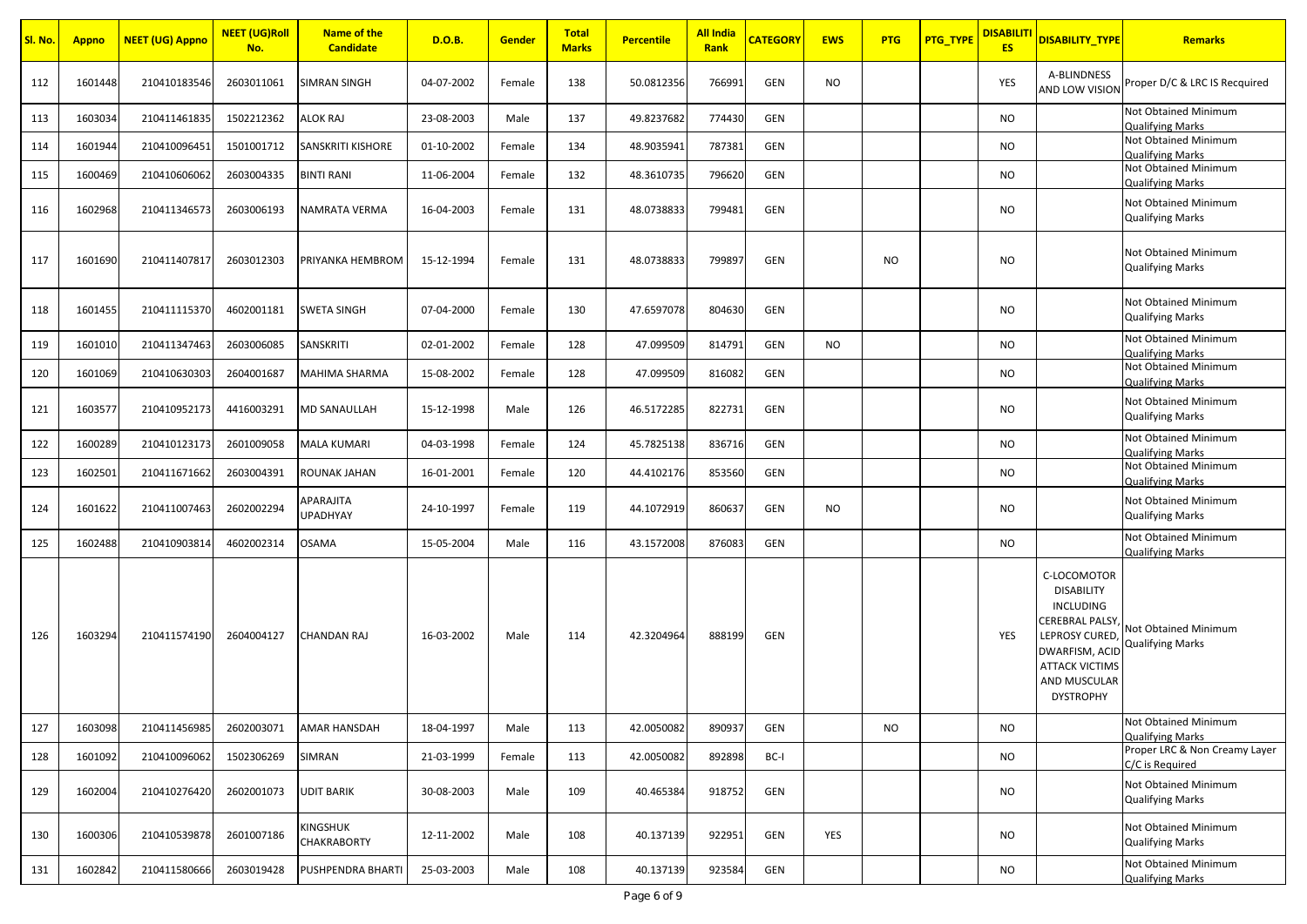| Sl. No. | <b>Appno</b> | <b>NEET (UG) Appno</b> | <b>NEET (UG)Roll</b><br>No. | <b>Name of the</b><br><b>Candidate</b> | <b>D.O.B.</b> | Gender | <b>Total</b><br><b>Marks</b> | <b>Percentile</b> | <b>All India</b><br>Rank | <b>CATEGORY</b> | <b>EWS</b> | <b>PTG</b> | PTG_TYPE | <b>DISABILIT</b><br><b>ES</b> | DISABILITY_TYPE                                                                                                                                                         | <b>Remarks</b>                                  |
|---------|--------------|------------------------|-----------------------------|----------------------------------------|---------------|--------|------------------------------|-------------------|--------------------------|-----------------|------------|------------|----------|-------------------------------|-------------------------------------------------------------------------------------------------------------------------------------------------------------------------|-------------------------------------------------|
| 132     | 1600124      | 210410946789           | 2601009220                  | KRISHNA KAMAL                          | 21-02-2004    | Male   | 105                          | 38.8393762        | 941958                   | GEN             |            |            |          | NO                            |                                                                                                                                                                         | Not Obtained Minimum<br><b>Qualifying Marks</b> |
| 133     | 1603514      | 210411055560           | 2601001331                  | PRACHI                                 | 15-12-2003    | Female | 105                          | 38.8393762        | 942685                   | GEN             |            |            |          | NO.                           |                                                                                                                                                                         | Not Obtained Minimum<br><b>Qualifying Marks</b> |
| 134     | 1602382      | 210410026770           | 2602001253                  | NUPUR<br><b>CHAKRABORTY</b>            | 12-09-2002    | Female | 104                          | 38.5057564        | 945913                   | GEN             | <b>NO</b>  |            |          | <b>NO</b>                     |                                                                                                                                                                         | Not Obtained Minimum<br><b>Qualifying Marks</b> |
| 135     | 1603160      | 210410933433           | 2603005384                  | <b>GAURAV KUMAR</b><br>PASWAN          | 07-06-2002    | Male   | 104                          | 38.5057564        | 946834                   | SC              |            |            |          | <b>NO</b>                     |                                                                                                                                                                         | Not Obtained Minimum<br><b>Qualifying Marks</b> |
| 136     | 1601026      | 210410172887           | 2603013479                  | <b>OMJAIVEET</b>                       | 20-08-2003    | Male   | 103                          | 38.1644955        | 952373                   | SC              |            |            |          | NO.                           |                                                                                                                                                                         | Not Obtained Minimum<br><b>Qualifying Marks</b> |
| 137     | 1602008      | 210411023647           | 2604003218                  | SHUBHAM SAGAR                          | 25-06-2001    | Male   | 103                          | 38.1644955        | 954813                   | GEN             | NO.        |            |          | NO.                           |                                                                                                                                                                         | Not Obtained Minimum<br><b>Qualifying Marks</b> |
| 138     | 1601681      | 210410142738           | 2603015044                  | RITIKA SHAILY DHAN                     | 22-02-2004    | Female | 101                          | 37.4361917        | 962752                   | ST              |            | <b>NO</b>  |          | <b>NO</b>                     |                                                                                                                                                                         | Not Obtained Minimum<br><b>Qualifying Marks</b> |
| 139     | 1601493      | 210411380271           | 2603003195                  | PAYAL<br>DAMODARPRASAD<br><b>MAHTO</b> | 27-01-2000    | Female | 100                          | 36.8015241        | 971527                   | BC-I            |            |            |          | <b>NO</b>                     |                                                                                                                                                                         | Not Obtained Minimum<br><b>Qualifying Marks</b> |
| 140     | 1603011      | 210410515523           | 2602002144                  | PALLAVI RANI                           | 29-11-2004    | Female | 98                           | 36.0903156        | 983339                   | BC-I            |            |            |          | NO.                           |                                                                                                                                                                         | Not Obtained Minimum<br><b>Qualifying Marks</b> |
| 141     | 1602068      | 210410410949           | 2603017141                  | <b>JYOTI TIRKEY</b>                    | 02-07-2003    | Female | 95                           | 34.6377227        | 1001660                  | <b>ST</b>       |            | <b>NO</b>  |          | NO.                           |                                                                                                                                                                         | Not Obtained Minimum<br><b>Qualifying Marks</b> |
| 142     | 1600407      | 210410610585           | 2603009460                  | <b>JYOTI KUMARI</b>                    | 21-04-2002    | Female | 91                           | 33.1093013        | 1028136                  | SC              |            |            |          | NO.                           |                                                                                                                                                                         | Not Obtained Minimum<br><b>Qualifying Marks</b> |
| 143     | 1602582      | 210410441358           | 2603015180                  | PUJA KUMARI                            | 25-10-2003    | Female | 86                           | 30.8159244        | 1065212                  | GEN             |            |            |          | <b>NO</b>                     |                                                                                                                                                                         | Not Obtained Minimum<br><b>Qualifying Marks</b> |
| 144     | 1600015      | 210410069229           | 2603016364                  | MD NIZAMUDDIN<br>MOMIN                 | 14-12-2000    | Male   | 84                           | 29.6880798        | 1081784                  | BC-I            |            |            |          | YES                           | C-LOCOMOTOR<br><b>DISABILITY</b><br>INCLUDING<br><b>CEREBRAL PALSY</b><br>LEPROSY CURED,<br>DWARFISM, ACID<br><b>ATTACK VICTIMS</b><br>AND MUSCULAR<br><b>DYSTROPHY</b> | Not Obtained Minimum<br><b>Qualifying Marks</b> |
| 145     | 1600569      | 210410961880           | 2604001214                  | DEEPAK KUMAR                           | 24-11-2000    | Male   | 84                           | 29.6880798        | 1083728                  | GEN             |            |            |          | <b>NO</b>                     |                                                                                                                                                                         | Not Obtained Minimum<br><b>Qualifying Marks</b> |
| 146     | 1601380      | 210410696944           | 2603007345                  | PURNIKA RANJAN                         | 22-03-2003    | Female | 82                           | 28.8986468        | 1097081                  | GEN             | <b>NO</b>  |            |          | <b>NO</b>                     |                                                                                                                                                                         | Not Obtained Minimum<br><b>Qualifying Marks</b> |
| 147     | 1603560      | 210410997641           | 2603002660                  | SHREYA JOHNSHEE<br>BARA                | 03-11-2003    | Female | 81                           | 28.4509928        | 1100457                  | ST              |            | <b>NO</b>  |          | <b>NO</b>                     |                                                                                                                                                                         | Not Obtained Minimum<br><b>Qualifying Marks</b> |
| 148     | 1600099      | 210410289416           | 2601004559                  | ARTI KUMARI                            | 05-06-1999    | Female | 81                           | 28.4509928        | 1102622                  | BC-I            |            |            |          | <b>NO</b>                     |                                                                                                                                                                         | Not Obtained Minimum<br><b>Qualifying Marks</b> |
| 149     | 1602081      | 210410174661           | 2603003144                  | SAURAV KUMAR<br>ORAON                  | 04-04-2003    | Male   | 80                           | 27.6675173        | 1110456                  | ST              |            | <b>NO</b>  |          | NO.                           |                                                                                                                                                                         | Not Obtained Minimum<br><b>Qualifying Marks</b> |
| 150     | 1602094      | 210411065832           | 2603004138                  | <b>SOURAV MAHTO</b>                    | 23-11-2001    | Male   | 80                           | 27.6675173        | 1111616                  | BC-I            |            |            |          | <b>NO</b>                     |                                                                                                                                                                         | Not Obtained Minimum<br><b>Qualifying Marks</b> |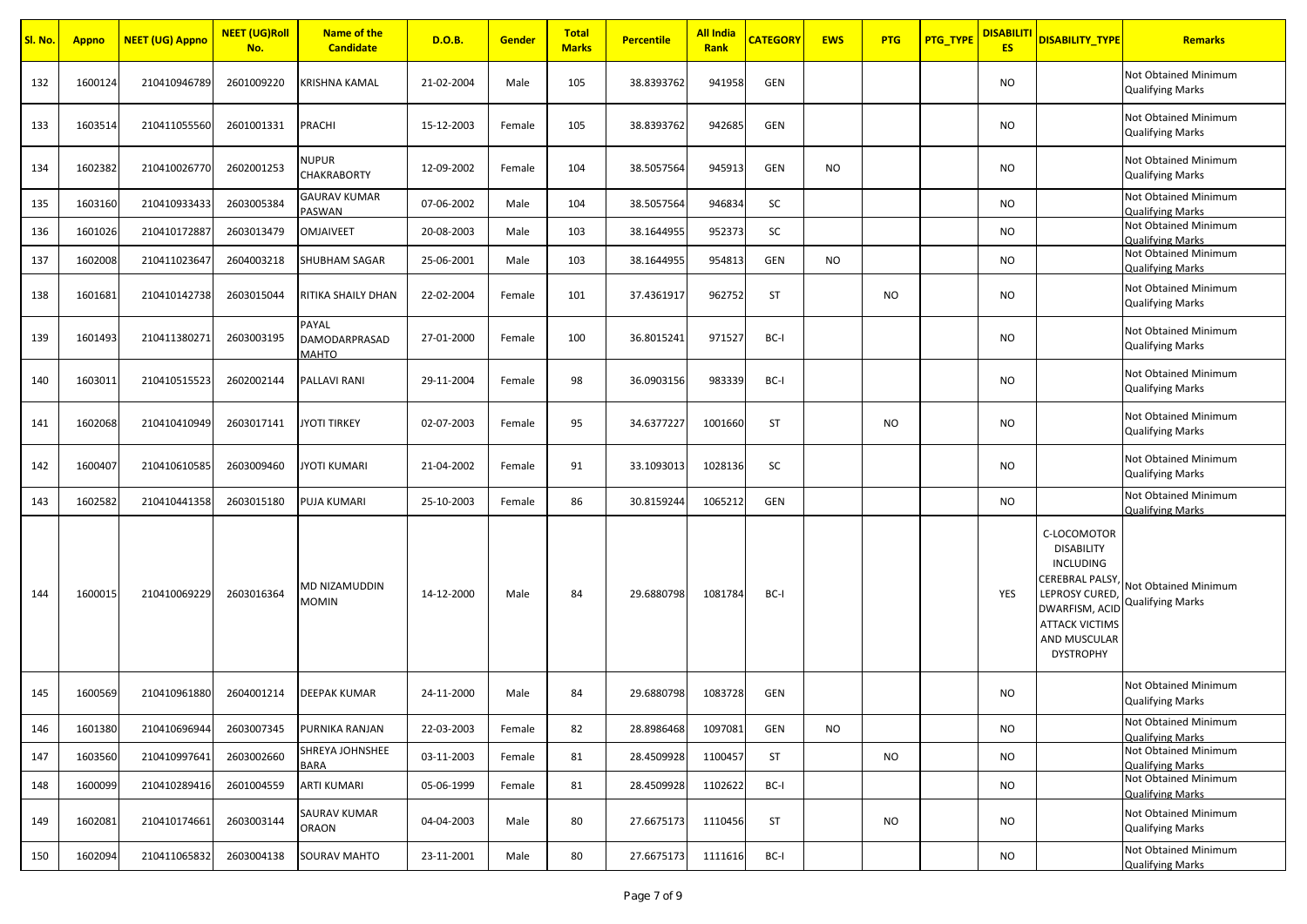| <mark>Sl. No.</mark> | <b>Appno</b> | <mark>NEET (UG) Appno</mark> | <b>NEET (UG)Roll</b><br>No. | Name of the<br><b>Candidate</b>         | D.O.B.     | <b>Gender</b> | <b>Total</b><br><b>Marks</b> | <b>Percentile</b>        | <b>All India</b><br>Rank | <b>CATEGORY</b> | <b>EWS</b> | <b>PTG</b> | <u>PTG_TYPE</u> | <b>DISABILITI</b><br><b>ES</b> | <b>DISABILITY TYPE</b>                         | <b>Remarks</b>                                  |
|----------------------|--------------|------------------------------|-----------------------------|-----------------------------------------|------------|---------------|------------------------------|--------------------------|--------------------------|-----------------|------------|------------|-----------------|--------------------------------|------------------------------------------------|-------------------------------------------------|
| 151                  | 1600773      | 210410476904                 | 2601003137                  | <b>ABHISHEK KEWAT</b>                   | 30-06-2001 | Male          | 78                           | 26.8747819               | 1125860                  | <b>GEN</b>      |            |            |                 | NO.                            |                                                | Not Obtained Minimum<br><b>Qualifying Marks</b> |
| 152                  | 1601522      | 210410685688                 | 2603016035                  | PRITAM MUNDA                            | 03-11-2000 | Male          | 78                           | 26.8747819               | 1128802                  | <b>ST</b>       |            | <b>NO</b>  |                 | <b>NO</b>                      |                                                | Not Obtained Minimum<br><b>Qualifying Marks</b> |
| 153                  | 1602840      | 210410038685                 | 2602003060                  | RAJNISH RAVI DAS                        | 04-04-2001 | Male          | 75                           | 25.1985886               | 1150246                  | SC              |            |            |                 | NO.                            |                                                | Not Obtained Minimum<br><b>Qualifving Marks</b> |
| 154                  | 1603146      | 210410462467                 | 2603013271                  | <b>SURABHI NATALIE</b><br>Kullu         | 18-09-2002 | Female        | 74                           | 24.8092792               | 1155251                  | <b>ST</b>       |            | <b>NO</b>  |                 | NO.                            |                                                | Not Obtained Minimum<br><b>Qualifying Marks</b> |
| 155                  | 1600729      | 210410380592                 | 2603005028                  | RAHUL MUNDA                             | 14-11-2002 | Male          | 72                           | 24.0044344               | 1169704                  | GEN             |            |            |                 | NO.                            |                                                | Not Obtained Minimum<br><b>Qualifying Marks</b> |
| 156                  | 1602535      | 210411354275                 | 1502109385                  | <b>SHALINEE MUSKAN</b>                  | 18-10-2003 | Female        | 72                           | 24.0044344               | 1172603                  | BC-I            |            |            |                 | NO.                            |                                                | Not Obtained Minimum<br><b>Qualifying Marks</b> |
| 157                  | 1600204      | 210410010875                 | 2601004386                  | <b>RITU KUMARI</b>                      | 12-02-2003 | Female        | 71                           | 23.5391022               | 1175308                  | GEN             | <b>NO</b>  |            |                 | <b>NO</b>                      |                                                | Not Obtained Minimum<br><b>Qualifying Marks</b> |
| 158                  | 1601954      | 210411277568                 | 2601009195                  | <b>SAKSHI KUMARI</b>                    | 18-03-2003 | Female        | 67                           | 21.5277998               | 1208429                  | SC              |            |            |                 | NO.                            |                                                | Not Obtained Minimum<br><b>Qualifying Marks</b> |
| 159                  | 1601151      | 210410209856                 | 2603011197                  | NAUSHAD ANSARI                          | 19-09-2001 | Male          | 65                           | 20.2451251               | 1220595                  | GEN             |            |            |                 | NO.                            |                                                | Not Obtained Minimum<br><b>Qualifying Marks</b> |
| 160                  | 1603184      | 210411439991                 | 2602001669                  | AFREEN URUSA                            | 28-05-2002 | Female        | 63                           | 19.4643046               | 1240462                  | GEN             | <b>NO</b>  |            |                 | NO.                            |                                                | Not Obtained Minimum<br><b>Qualifying Marks</b> |
| 161                  | 1603460      | 210410776003                 | 2602005549                  | <b>KIRAN MAHATO</b>                     | 02-03-1999 | Female        | 61                           | 18.5988488               | 1252224                  | BC-I            |            |            |                 | NO.                            |                                                | Not Obtained Minimum<br><b>Qualifying Marks</b> |
| 162                  | 1601713      | 210410869739                 | 2602005654                  | MD ZEESHAN                              | 14-08-1996 | Male          | 55                           | 15.3726705               | 1302177                  | BC-I            |            |            |                 | NO.                            |                                                | Not Obtained Minimum<br><b>Qualifying Marks</b> |
| 163                  | 1603496      | 210410712795                 | 2604004228                  | PREETY KUMARI<br>CHOUDHARY              | 22-06-2003 | Female        | 55                           | 15.3726705               | 1304187                  | SC              |            |            |                 | NO.                            |                                                | Not Obtained Minimum<br><b>Qualifying Marks</b> |
| 164                  | 1602017      | 210411304300                 | 2603018200                  | PRATIMA KANDULNA                        | 03-11-2001 | Female        | 50                           | 13.0781928               | 1339175                  | <b>ST</b>       |            | <b>NO</b>  |                 | <b>NO</b>                      |                                                | Not Obtained Minimum<br><b>Qualifying Marks</b> |
| 165                  | 1603315      | 210411534447                 | 2603013059                  | <b>BABY GULERUKH</b><br><b>TAKADDUS</b> | 23-10-1996 | Female        | 43                           | 10.2716294               | 1385333                  | GEN             |            |            |                 | NO.                            |                                                | Not Obtained Minimum<br><b>Qualifying Marks</b> |
| 166                  | 1601768      | 210410874291                 | 2602001638                  | MD SHAHNAWAZ<br><b>HUSSAIN</b>          | 15-10-1994 | Male          | 39                           | 8.6560472                | 1409556                  | BC-I            |            |            |                 | NO.                            |                                                | Not Obtained Minimum<br><b>Qualifying Marks</b> |
| 167                  | 1602124      | 210410310514                 | 4405105062                  | <b>SUMIT KUMAR SINGH</b>                | 03-09-2002 | Male          | 34                           | 6.8885489                | 1436636                  | GEN             |            |            |                 | NO.                            |                                                | Not Obtained Minimum<br><b>Qualifying Marks</b> |
| 168                  | 1601757      | 210410289409                 | 2601009206                  | <b>SACHIN KUMAR</b>                     | 27-03-2002 | Male          | 34                           | 6.8885489                | 1436694                  | GEN             |            |            |                 | YES                            | A-BLINDNESS<br>AND LOW VISION Qualifying Marks | Not Obtained Minimum                            |
| 169                  | 1603546      | 210411404376                 | 2603011326                  | MANISHA KUMARI                          | 07-08-2001 | Female        | 33                           | 6.6291388                | 1441083                  | <b>GEN</b>      |            |            |                 | <b>NO</b>                      |                                                | Not Obtained Minimum<br><b>Qualifying Marks</b> |
| 170                  | 1603370      | 210410429175                 | 2602005594                  | PRATIMA MANDI                           | 07-09-2002 | Female        | 29                           | 5.3650488                | 1459317                  | ST              |            | <b>NO</b>  |                 | NO.                            |                                                | Not Obtained Minimum<br><b>Qualifying Marks</b> |
| 171                  | 1602224      | 210410660053                 | 4405114300                  | <b>RAJANEESH KUMAR</b>                  | 14-04-1998 | Male          | 26                           | 4.6611577                | 1469442                  | GEN             |            |            |                 | NO.                            |                                                | Not Obtained Minimum<br><b>Qualifying Marks</b> |
| 172                  | 1602593      | 210411273532                 | 2603004108                  | ANJANA LADEKAR                          | 21-05-2004 | Female        | 10                           | 1.5208451<br>Page 8 of 9 | 1519404                  | SC              |            |            |                 | <b>NO</b>                      |                                                | Not Obtained Minimum<br><b>Qualifying Marks</b> |